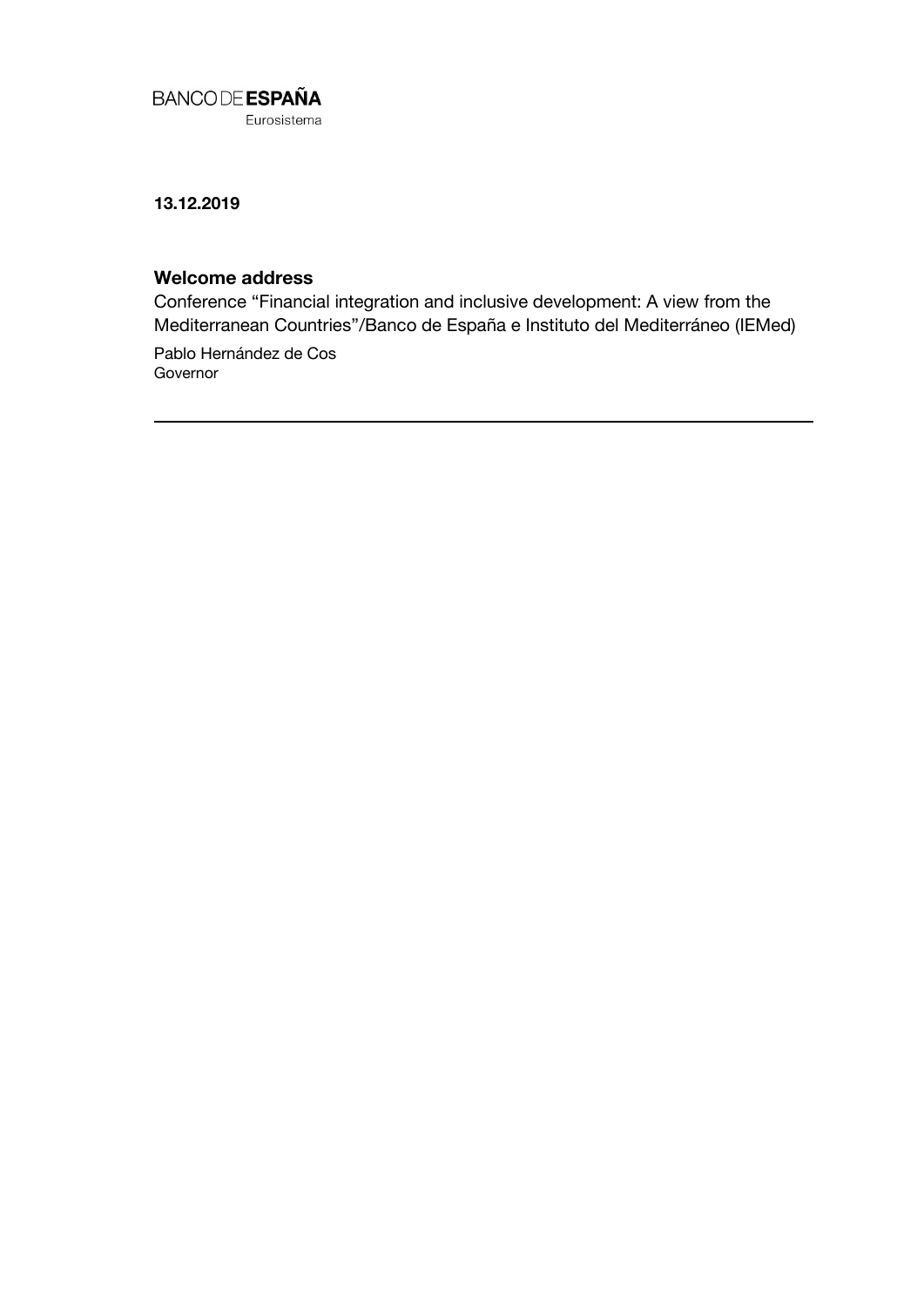Good morning ladies and gentlemen,

It is a great pleasure for me to welcome you all to this Conference on *Financial integration and inclusive development: A view from the Mediterranean Countries*, hosted by Banco de España and jointly organised with the European Institute of the Mediterranean (IEMed) and the support of the Organization for Economic Co-operation and Development (OECD).

Let me start by thanking our colleagues from the European Institute of the Mediterranean and from the OECD for their cooperation in organising this Conference. The European Institute of the Mediterranean (IEMed), created in 1989 with the participation of the Spanish Ministry of Foreign Affairs and Cooperation, the Government of the Autonomous Community of Cataluña, and the Barcelona City Council, incorporates a broad representation of civil society and is a leading institution in the analysis of Euro-Mediterranean relations.

In accordance with the principles of the Euro-Mediterranean Partnership's Barcelona Process, and with the objectives of the Union for the Mediterranean, the aim of the IEMed is to contribute to mutual understanding, exchange and cooperation between the different Mediterranean countries. And Banco de España is delighted to collaborate to this objective in the field of economic and financial relationships. Our second partner today, the OECD, is playing an invaluable role in the international arena to shape policies that are decisively contributing to the well-being for all. It is no exaggeration to say that the world count on the leadership of the OECD in many fronts such as those that we are going to discuss today: financial inclusion, capital flows, migration, among others.

This is the fifth edition of this Conference organised by IEMed, with the support of the Banco de España, to discuss economic and financial matters in the Mediterranean region. The first and third editions took place in Barcelona, in 2014 and 2017, the second in Rabat in 2015 and the fourth in Tunisia in 2018, on those occasions with the support and hospitality of Bank Al-Maghrib and the Central Bank of Tunisia. Past editions of this conference had provided useful exchanges of ideas between different actors with interests in the economic and financial developments in this region. I firmly believe that forums like this are particularly relevant to shape public policy in times of change as those we are witnessing today. The deep-rooted transformations in economic and financial relations globally force us to re-think the design of economic policies in order to better contribute to the progress of our society. In particular, these forums are instrumental for central banks in its role of providing guidance for economic policies that are not in their mandates. Let me add that in order to exert this role of assessing public policies, central banks need to be granted with political and operational independence, in order to provide recommendations free from political pressure or vested interests.

The theme of this Conference, *Financial integration and inclusive development*, is particularly timely at this current juncture of the world economy. Global economic growth is at its lowest level since the global financial crisis, partly as a consequence of the high level of uncertainty surrounding trade and international relations. This weakness of the global economic landscape is adding to the new challenges that have emerged over the last decades: population aging, migration, security threats, the emergence of new economic and political powers, and climate change, to mention only some. And this evolution has taken place in an era of increasing globalization, that is being threatened by the emergence